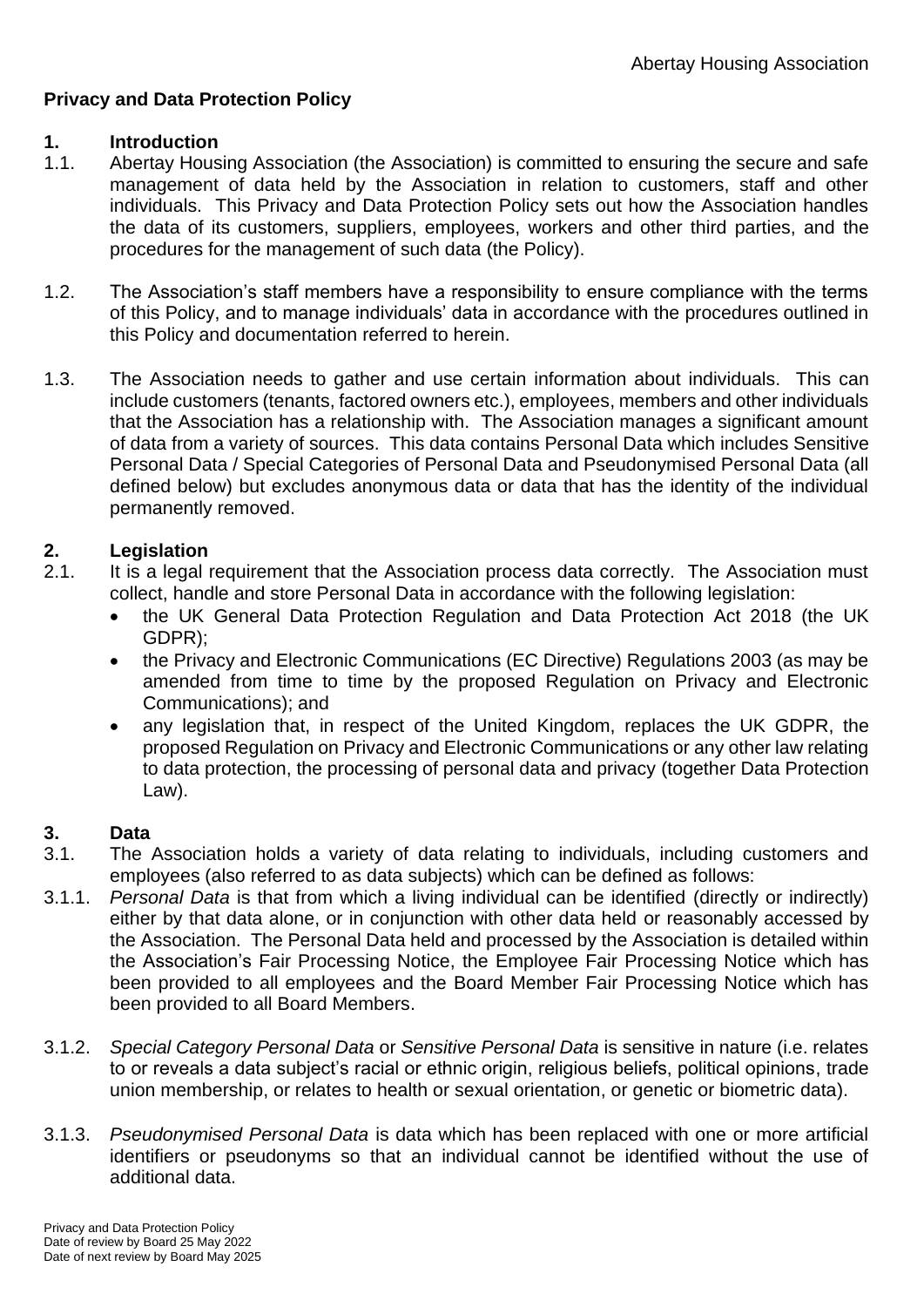## **4. Processing of Personal Data**

- 4.1. The Association is permitted to process Personal Data on behalf of data subjects provided the processing is:
	- with the consent of the data subject (see 4.4);
	- necessary for the performance of a contract between the Association and the data subject or for entering into a contract with the data subject;
	- necessary for the Association's compliance with a legal obligation:
	- necessary to protect the vital interests of the data subject or another person;
	- necessary for the performance of a task carried out in the public interest or in the exercise of the Association's official authority; or
	- necessary for the purposes of legitimate interests.

## *4.2. Fair Processing Notice (FPN)*

- 4.2.1. The Association has produced a FPN which it is required to provide to all data subjects whose Personal Data is held by the Association. That FPN must be provided to the data subject from the outset of processing their Personal Data and they should be advised of the terms of the FPN when it is provided to them.
- 4.2.2. The FPN sets out the Personal Data processed by the Association and the basis for that processing.

## *4.3. Employees*

- 4.3.1. Employee Personal Data and, where applicable, Special Category Personal Data or Sensitive Personal Data, is held and processed by the Association. Details of the data held and processing of that data is contained within the Employee Fair Processing Notice which is provided to Employees at the same time as their Contract of Employment.
- 4.3.2. A copy of any employee's Personal Data held by the Association is available upon written request by that employee from the Association's Corporate Services Officer.

# *4.4. Consent*

- Consent as a ground of processing will be used from time to time by the Association when processing Personal Data. It should be used by the Association where no other alternative ground for processing is available. In the event that the Association requires to obtain consent to process a data subject's Personal Data, it shall obtain that consent in writing. The consent provided by the data subject must be freely given and the data subject will be required to sign a relevant consent form if willing to consent. Any consent to be obtained by the Association must be for a specific and defined purpose (i.e. general consent cannot be sought).
- *4.5. Processing of Special Category Personal Data or Sensitive Personal Data*
- 4.5.1. In the event that the Association processes Special Category Personal Data or Sensitive Personal Data, the Association must do so in accordance with one of the following grounds of processing:
	- The data subject has given explicit consent to the processing of this data for a specified purpose;
	- Processing is necessary for carrying out obligations or exercising rights related to employment or social security;
	- Processing is necessary to protect the vital interest of the data subject or, if the data subject is incapable of giving consent, the vital interests of another person;
	- Processing is necessary for the establishment, exercise or defence of legal claims, or whenever court are acting in their judicial capacity; and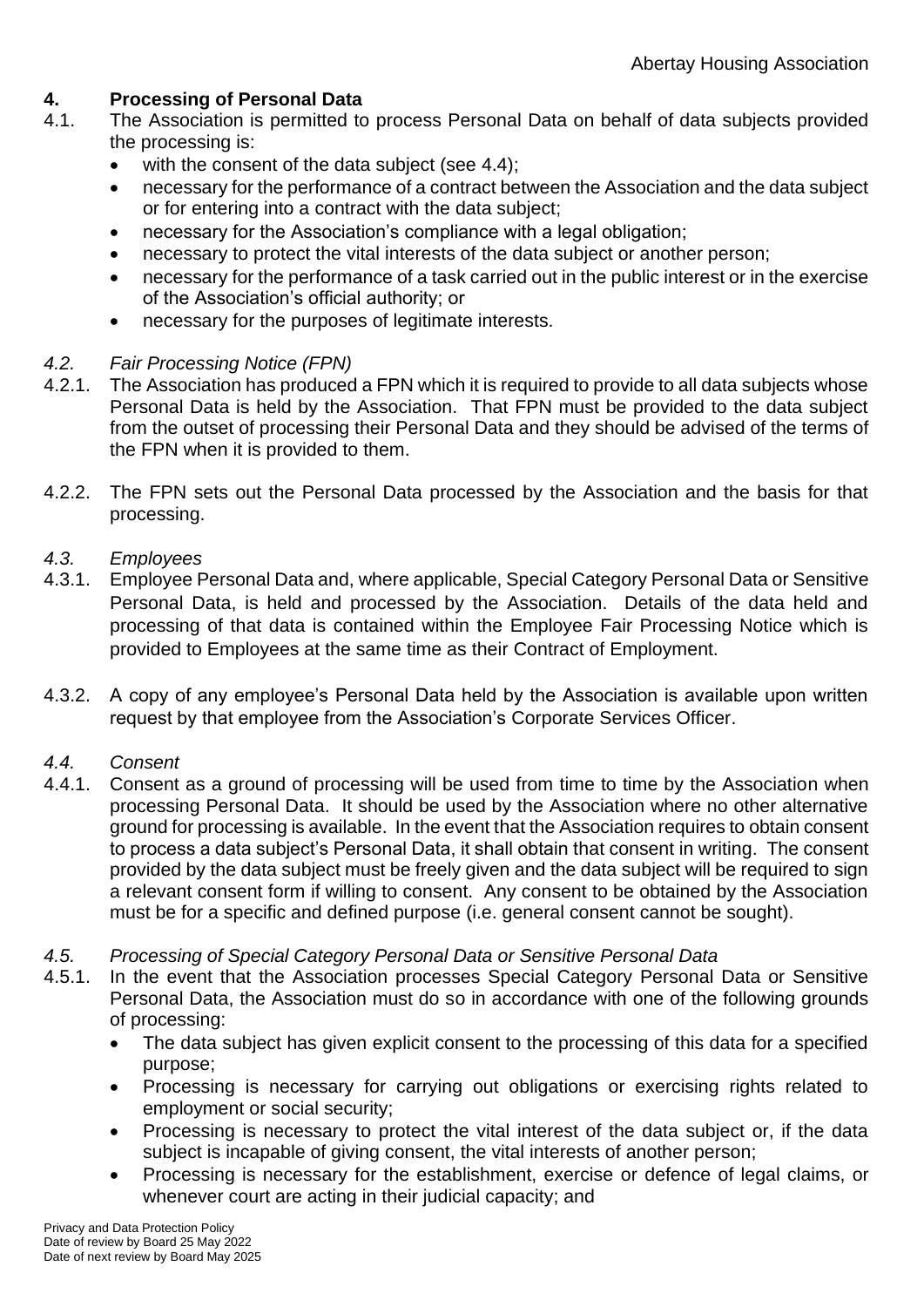• Processing is necessary for reasons of substantial public interest.

## 5. **Data Sharing**

- 5.1. The Association shares its data, in accordance with the Association's relevant policies and procedures, with third parties who assist with its day to day activities (e.g. processing its employees' pensions). In order that the Association can monitor compliance by these third parties with Data Protection Law, the Association will require the third party organisations to enter in to a data sharing agreement with the Association governing the processing of data, security measures to be implemented and responsibility for breaches in the form of the model Data Sharing Agreement.
- 5.2. Personal Data is from time to time shared amongst the Association and third parties who control the Personal Data also. Both the Association and the third party will be processing that data in their individual capacities as data controllers.

### *5.3. Data Processors*

- 5.3.1. A data processor is a third party entity that processes Personal Data on behalf of the Association, and are frequently engaged if certain of the Association's work is outsourced (e.g. payroll, maintenance and repair works).
- 5.3.2. A data processor must comply with Data Protection Law. The Association's data processors must ensure they: (i) have appropriate technical security measures in place; (ii) maintain records of processing activities; (iii) notify the Association immediately if a data breach is suffered, or a data subject request or complaint is received; and (iv) follow the Association's relevant policies and procedures.
- 5.3.3. If a data processor wishes to sub-contact their processing, prior written consent of the Association must be obtained. Upon a sub-contracting of processing, the data processor will be liable in full for its sub-contractors': (i) data protection breaches; and (ii) compliance with Data Protection Laws and the Association's relevant policies and procedures. The subcontractor should be aware of the data processor's obligations under its data processing agreement with the Association.
- 5.3.4. Where the Association contracts with a third party to process Personal Data held by the Association, it shall require the third party to enter into a Data Processor Addendum with the Association in accordance with the terms of the model Data Processor Addendum.

### **6. Data Storage and Security**

6.1. All Personal Data held by the Association must be stored securely, whether electronically or in paper format.

### *6.2. Paper Storage*

6.2.1. If Personal Data is stored on paper it should be kept in a secure place where unauthorised personnel cannot access it. Employees should make sure that no Personal Data is left where unauthorised personnel can access it. When the Personal Data is no longer required it must be disposed of securely by the employee so as to ensure its destruction. If the Personal Data requires to be retained on a physical file then the employee should ensure that it is securely stored: (i) in a file and (ii) in accordance with the Association's storage provisions.

### *6.3. Electronic Storage*

6.3.1. Personal Data stored electronically must also be protected from unauthorised use and access. Personal Data should be password protected when being sent externally to the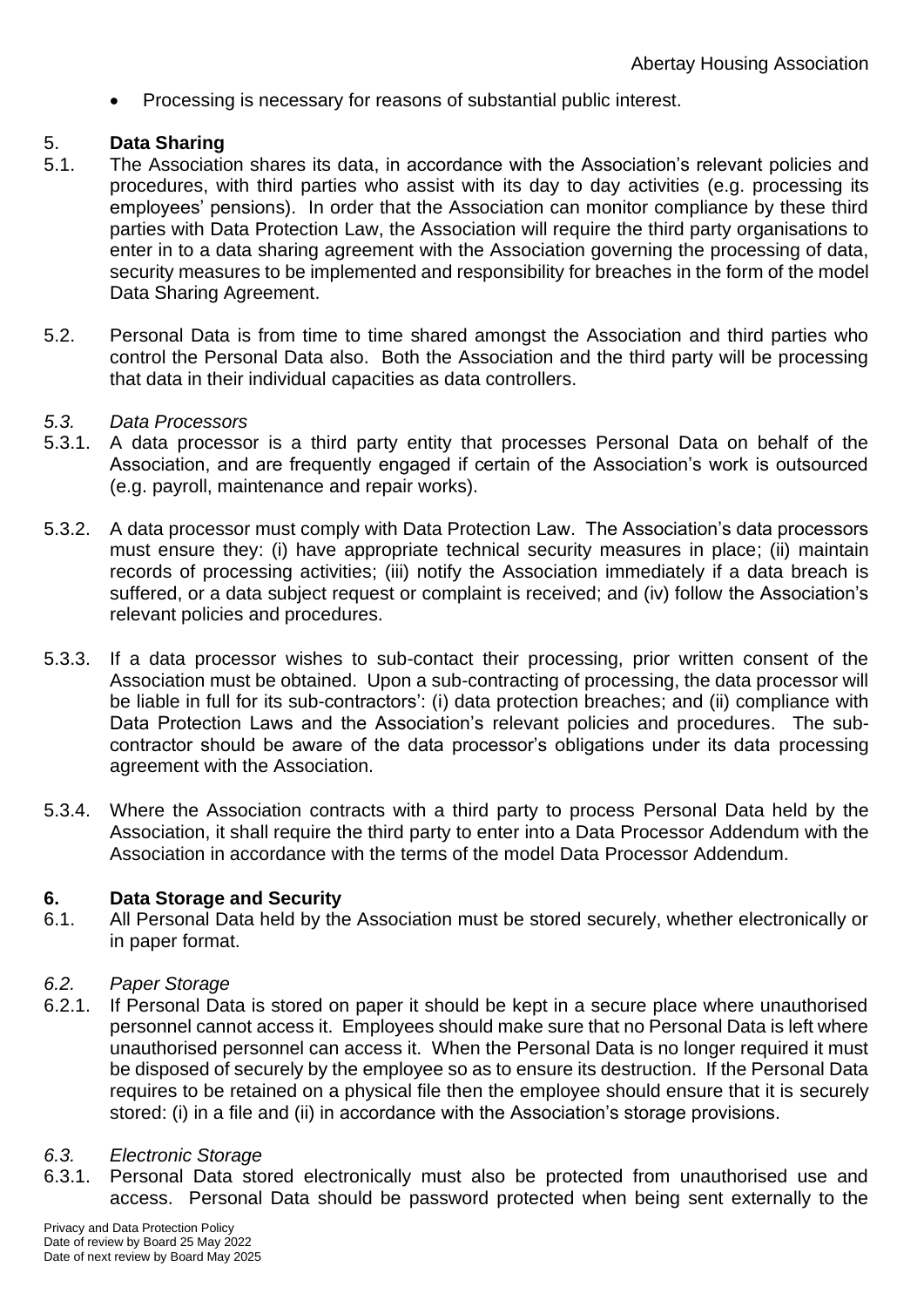Association. If Personal Data is stored on removable media (CD, DVD, USB memory stick) then that removable media must be stored securely at all times when not being used. Personal Data should not be saved to mobile devices or personal equipment and should be stored on the Association's designated drivers and servers.

# **7. Breaches**

7.1. A data breach can occur at any point when handling Personal Data and the Association has reporting duties in the event of a data breach or potential breach occurring. Breaches which pose a risk to the rights and freedoms of the data subjects who are subject of the breach require to be reported externally in accordance with Clause 7.3.

# *7.2. Internal Reporting*

- 7.2.1. The Association takes the security of data very seriously and in the unlikely event of a breach will take the following steps:
	- As soon as the breach or potential breach has occurred or been discovered, the Corporate Services Director (CSD) must be notified in writing of: (i) the breach; (ii) how it occurred; and (iii) what the likely impact of that breach is on any data subject(s);
	- The Association must seek to contain the breach by whatever means available;
	- The CSD, in conjunction with the Data Protection Officer (DPO), must consider whether the breach is one which requires to be: (i) reported to the Information Commissioner's Office (ICO) and data subjects affected (in accordance with this clause 7); and (ii) notified to relevant third parties in accordance with the terms of any applicable data sharing agreements.

# *7.3. Reporting to the ICO*

7.3.1. The DPO will require to report any breaches which pose a risk to the rights and freedoms of the data subjects who are subject of the breach to the ICO within 72 hours of the breach occurring or being discovered if later. The DPO must also consider whether it is appropriate to notify those data subjects affected by the breach. Failure to notify a breach to ICO when required to do so can result in a significant fine of up to 2% of the Association's turnover.

# 8. **Data Protection Officer (DPO)**

- 8.1. A DPO is an individual who has an over-arching responsibility and oversight over compliance by the Association with Data Protection Law. The Association has appointed a Data Protection Officer whose details are noted on the Association's website and contained within the FPN.
- 8.2 The DPO will be responsible for:
- 8.2.1 Monitoring the Association's compliance with Data Protection Law and this Policy.
- 8.2.2 Co-operating with and serving as the Association's contact for discussions with the ICO.
- 8.2.3 Reporting breaches or suspected breaches to the ICO and data subjects in accordance with Part 7 hereof.

# **9. Data Subject Rights**

- 9.1. Certain rights are provided to data subjects under the GDPR. In particular, data subjects have the right to:
	- be informed of the Personal Data held about them by the Association;
	- access their Personal Data, whether in written or electronic form;
	- rectification of their Personal Data;
	- erasure of their Personal Data:

Privacy and Data Protection Policy Date of review by Board 25 May 2022 Date of next review by Board May 2025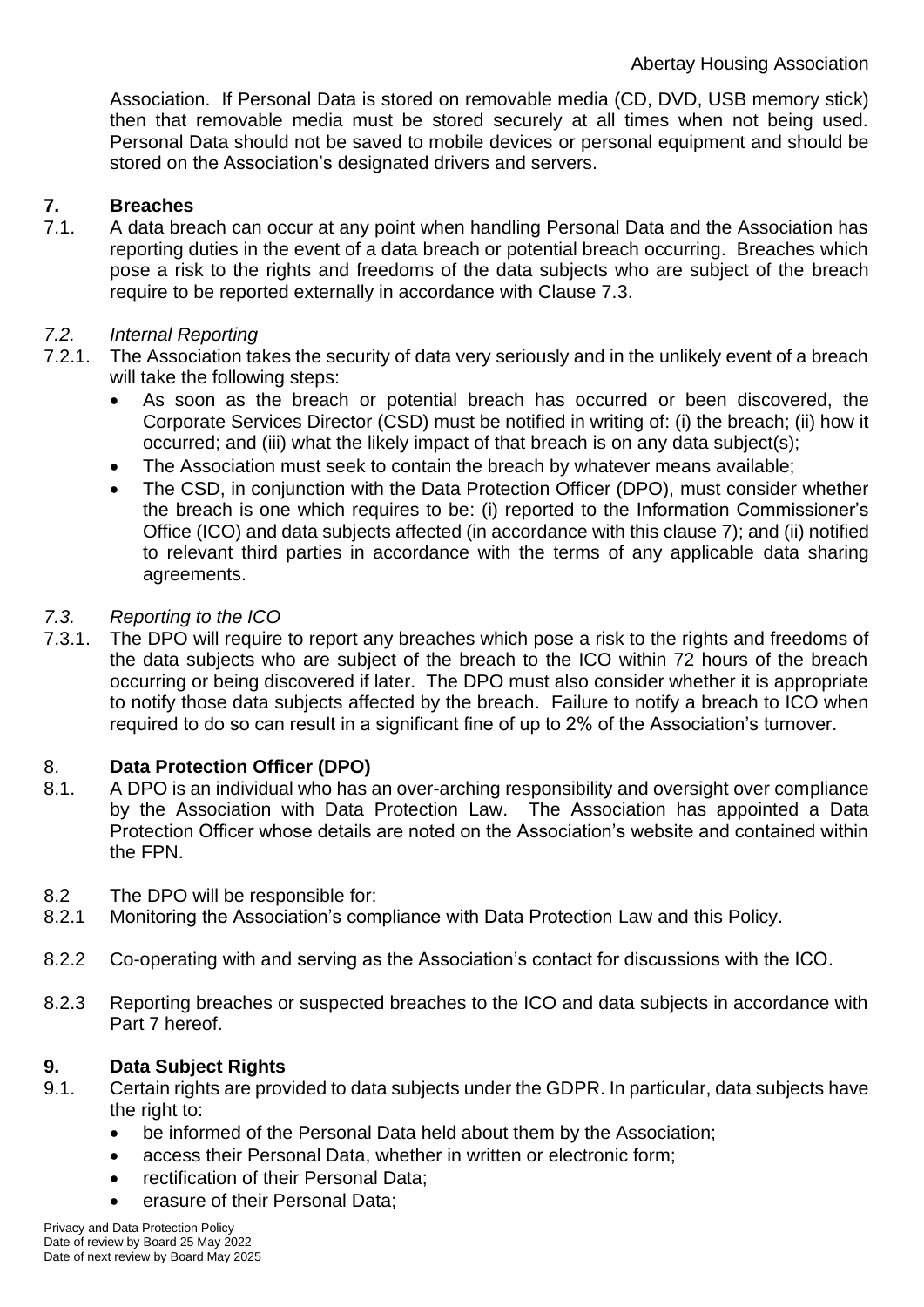- restrict processing of their Personal Data;
- Personal Data portability; and
- object to the Association's processing of their Personal data.

These rights are notified to the Association's tenants and other customers in the Association's FPN.

### *9.2. Subject Access Requests*

- 9.2.1. Data Subjects are permitted to view their data held by the Association upon making a request to do so (known as a Subject Access Request). Upon receipt of a legitimate Subject Access Request, the Association must respond to it within one month of the date of receipt of the request. The Association:
- 9.2.1.1. Must provide the data subject with an electronic or hard copy of the Personal Data requested, unless any exemption to the provision of that data applies in law.
- 9.2.1.2. Where the Personal Data comprises data relating to other data subjects, must take reasonable steps to obtain consent from those data subjects to the disclosure of that Personal Data to the data subject who has made the Subject Access Request.
- 9.2.1.3. Where it does not hold the Personal Data sought by the data subject, must confirm that it does not hold any Personal Data sought to the data subject as soon as practicably possible, and in any event, not later than one month from the date on which the request was made.
- *9.3. The Right to be Forgotten*
- 9.3.1. A data subject can exercise their right to be forgotten by submitting a request in writing to the Association seeking that the Association erase the data subject's Personal Data in its entirety.
- 9.3.2. Each request received by the Association will require to be considered on its own merits and legal advice will require to be obtained in relation to such requests from time to time. The CSD will have responsibility for accepting or refusing the data subject's request in accordance with s9.4 and will respond in writing to the request.
- *9.4. The Right to Restrict or Object to Processing*
- 9.4.1. A data subject may request that the Association restrict its processing of the data subject's Personal Data, or object to the processing of that data.
- 9.4.2. In the event that any direct marketing is undertaken from time to time by the Association, a data subject has an absolute right to object to processing of this nature by the Association, and if the Association receives a written request to cease processing for this purpose, then it must do so immediately.
- 9.4.3. Each request received by the Association will require to be considered on its own merits and legal advice will require to be obtained in relation to such requests from time to time. The CSD will have responsibility for accepting or refusing the data subject's request in accordance with s9.5 and will respond in writing to the request.

### **10. Data Protection Impact Assessments (DPIAs)**

- 10.1. These are a means of assisting the Association in identifying and reducing the risks that our operations have on personal privacy of data subjects and ensure privacy by design is built into our systems to enable us to comply with data subject rights.
- 10.2. The Association shall: